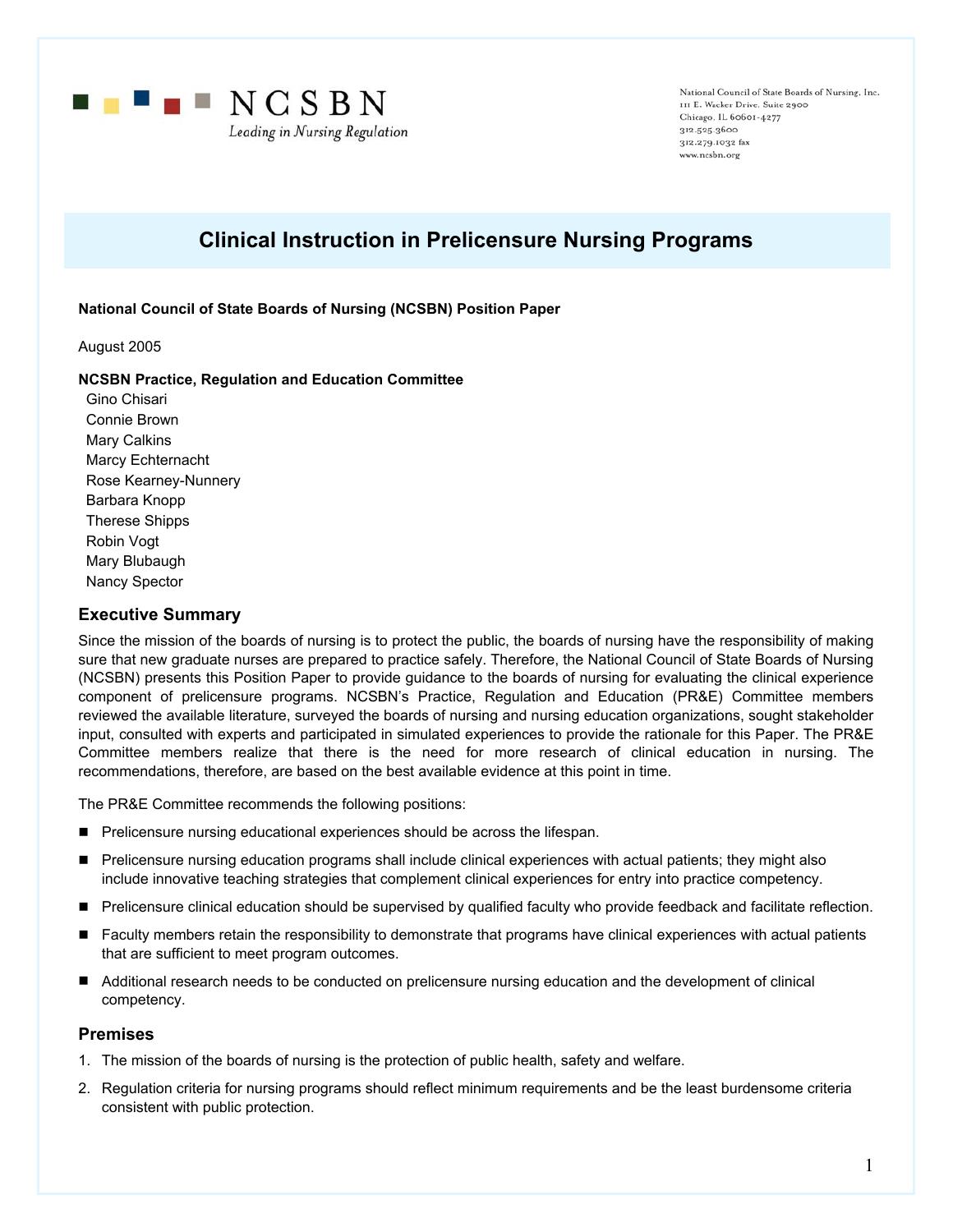- 3. The curriculum in nursing education programs is faculty driven, reflective of the parent institution's mission and based on national standards.
- 4. Nursing is a practice discipline.
- 5. Program outcomes are consistent with the knowledge, skills and abilities required for safe and effective provision of nursing care.
- 6. Nursing programs prepare lifelong learners who practice in complex and dynamic environments.
- 7. Nursing faculty members facilitate the students' development of clinical judgment and critical thinking abilities necessary for safe and effective practice.
- 8. Prelicensure nursing education programs prepare nursing students for entry into practice as generalists.
- 9. Nursing regulation recognizes the value of evidence-based innovation in meeting nursing education program outcomes.

## **Definitions**

- 1. Across the lifespan An understanding of all phases of human life.
- 2. Competence Competence is the application of knowledge and the interpersonal, decision-making and psychomotor skills expected for the practice role, within the context of public health, safety and welfare (Model Practice Act and Rules, NCSBN, 2004).
- 3. Clinical judgment Clinical judgment is the application of the nurse's knowledge and experience in making decisions about client care (Model Practice Act and Rules, NCSBN, 2004).
- 4. Critical thinking Critical thinking is the intellectually disciplined process of actively and skillfully conceptualizing, applying, analyzing, synthesizing and/or evaluating information gathered from, or generated by, observation, experience, reflection, reasoning or communication, as a guide to belief and action (Scriven & Paul, 2005).
- 5. Deliberate practice Deliberate practice takes place with an engaged learner and involves repetitive performance of intended psychomotor or cognitive skills in a focused domain, coupled with (1) rigorous skills assessment that provides learners (2) specific, informative feedback, that results in increasingly (3) better skills performance, in a controlled setting (Issenberg et al., 2002).
- 6. Distance education Distance learning incorporates teaching/learning strategies used to meet the learning needs of students, when the students and faculty are separated from each other (Adapted from the Model Practice Act and Rules, NCSBN, 2004).
- 7. Hands-on clinical instruction Hands-on learning situations are those where students directly care for patients within the relevant setting. "Sufficient" hands-on clinical instruction means adequate time spent directly with patients under the supervision of a qualified faculty member, so that program outcomes are met.
- 8. Qualified nursing program faculty Qualified faculty members in nursing programs are those who meet the board of nursing faculty qualifications for that state, as well as the qualifications for the parent institution.
- 9. Program outcomes (expected) Expected program outcomes are specific, measurable indicators of program quality and effectiveness as reflected in both student and faculty outcomes. Evidence of program effectiveness is shown in the evaluation of actual outcomes in relation to expected outcomes (CCNE, 2003).
- 10. Simulation Simulations are activities that mimic the reality of a clinical environment and are designed to demonstrate procedures, decision-making and critical thinking through techniques such as role-playing and the use of devices such as interactive videos or mannequins. A simulation may be very detailed and closely simulate reality, or it can be a grouping of components that are combined to provide some semblance of reality (Jeffries, 2005). However, simulation shall not take the place of clinical experiences with actual patients.
- 11. Situated cognition Situated cognition is a learning theory that is based on the premise that learning is influenced by the situation in which it occurs. This theory of learning requires interaction by the learner and is most effective when it takes place in an authentic environment with learners working on real-world activities (Scheppke, 2004).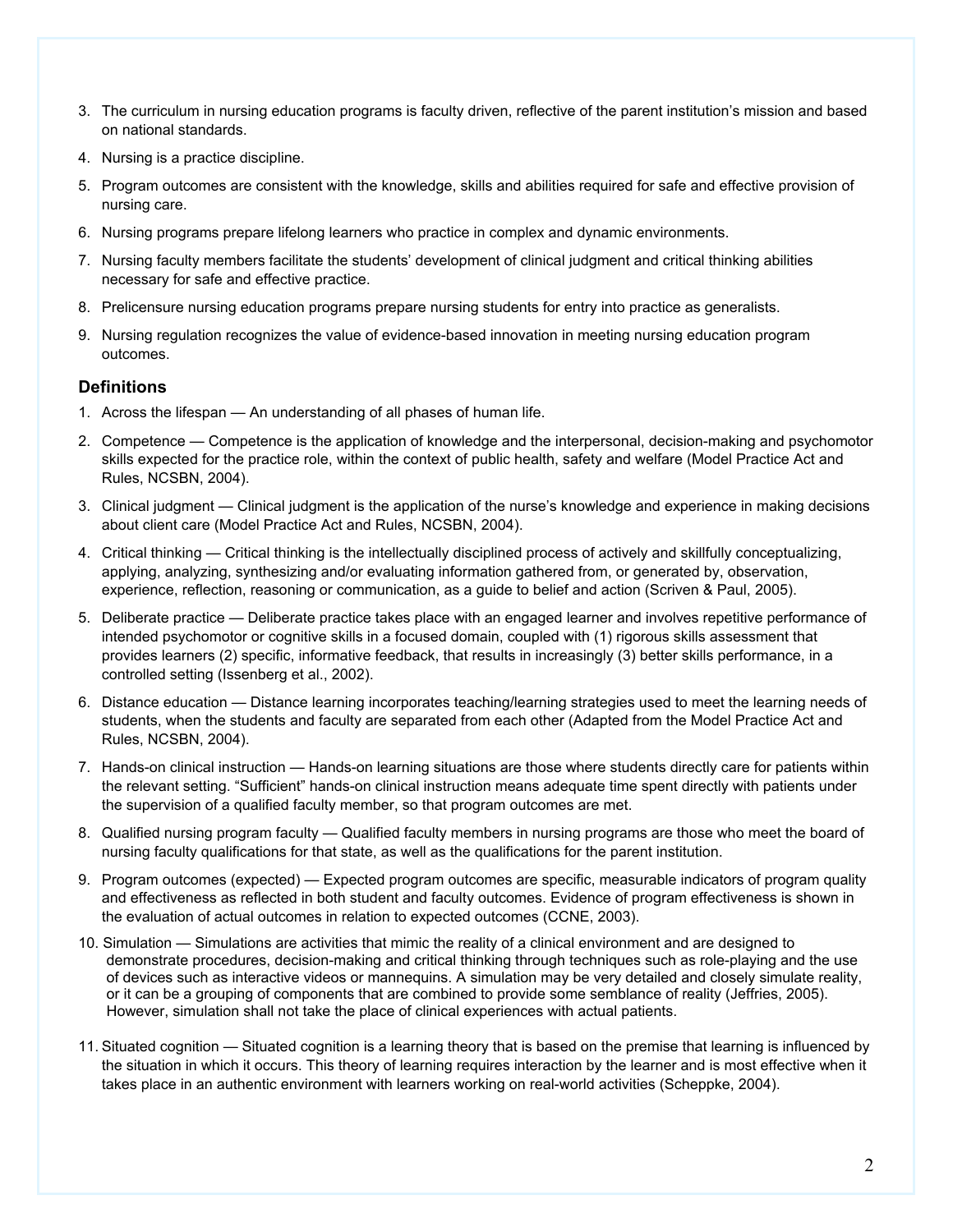12. Supervised clinical instruction — The role of qualified nursing program faculty in facilitating student clinical learning (Adapted from the Model Practice Act and Rules, NCSBN, 2004).

# **Introduction**

The Practice Regulation & Education (PR&E) Committee was charged with writing a Position Paper to provide guidance to boards of nursing for evaluating the clinical experience component of prelicensure nursing programs. Since the mission of the boards of nursing is to protect the public, boards have the responsibility of making sure that new graduates are prepared to practice safely. Recent discussion has focused on whether nursing educational programs leading to initial licensure can successfully educate nurses with alternative methodologies that take the place of traditional clinical experiences. In response to this concern, the 2004 Delegate Assembly passed the following resolution:

*Resolved that NCSBN and its Member Boards support the necessity for inclusion of planned, structured, supervised clinical instruction across the life-span as essential to nursing education; and be it further resolved that the issue of ensuring clinical competence in prelicensure programs be referred to NCSBN's Practice Regulation and Education Committee to research and develop a position statement that provides guidance to nursing boards in evaluating whether entry-level nursing applicants have received sufficient hands-on, effective, supervised clinical nursing education to ensure safe nursing practice, in both traditional and alternative educational nursing programs utilizing distance learning, simulation laboratories and other technical innovations; and that the PR&E Committee shall report back at the 2005 Delegate Assembly.*

The PR&E Committee engaged in the following activities in response to this charge:

- Reviewed the relevant literature, including systematic reviews of medical simulation, computer-assisted learning in undergraduate medical education and nursing education strategies.
- Surveyed all the boards of nursing.
- Surveyed nursing education organizations and reviewed their responses regarding comments on clinical education requirements in prelicensure nursing programs.
- Consulted with a renowned expert in simulation, Dr. William McGaghie from the Northwestern University Feinberg School of Medicine, about simulation.
- Participated in a facilitated, simulated experience at the Patient Safety Simulator Center at Northwestern University Feinberg School of Medicine.
- Engaged in dialogue with a simulation facilitator at the Patient Safety Simulator Center.
- Sought stakeholder input and reviewed the recent position statement by the American Organization of Nurse Executives (AONE), "Position Statement: Prelicensure Supervised Clinical Instruction."

The NCSBN Position Paper was presented at the May Board of Directors meeting, where it was unanimously approved.

## **Literature Review**

Through other work being conducted by the PR&E Committee, it was determined that the online databases of CINAHL, Medline and ERIC be used with the keywords of: *education, nursing, teaching, education research, learning methods, learning strategies, research-based education* and *outcomes of education*. These studies were evaluated for relevance for this position statement. The primary research on nursing clinical education research was limited. Specifically, there was no research on the outcomes of programs that exclusively use alternatives to clinical experiences.

The following is a focused review of relevant studies in clinical education on how students learn to practice safely in clinical situations. In order to be evidence-based this review includes either studies or systematic reviews (Mayer, 2004), though PR&E also included some relevant state-of-the-art reviews from nursing or health care literature.

## **Theoretical background**

Dr. Patricia Benner is well known in the nursing community for her work over the past 21 years with the Dreyfus model of skill acquisition. Recently she has written about her studies in nursing using the Dreyfus model, in an article entitled "Using the Dreyfus model of skill acquisition to describe and interpret skill acquisition and clinical judgment in nursing practice and education" (Benner, 2004). The Dreyfus model is developmental and is based on experiential learning.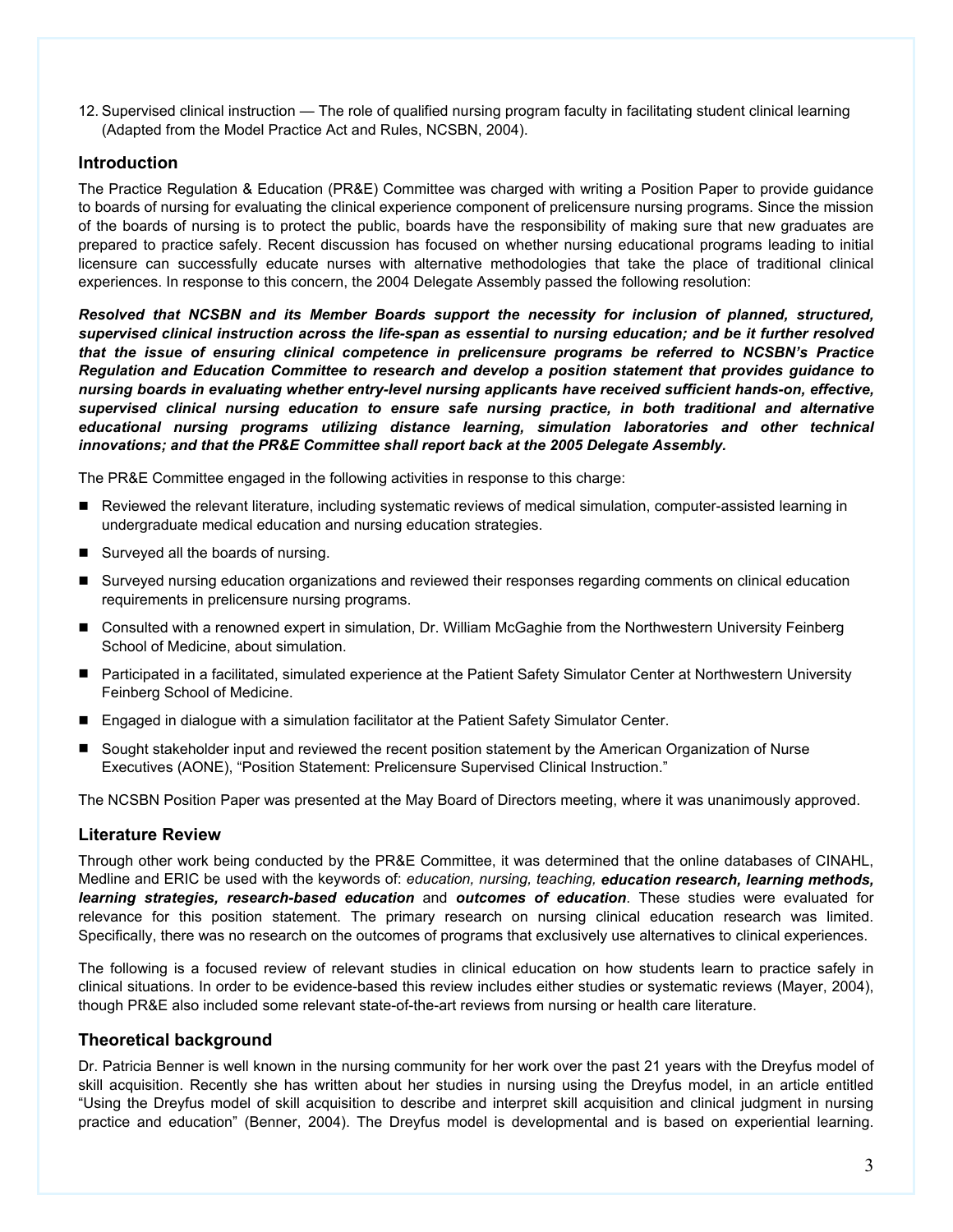Benner writes that nursing requires both *techné* and *phronesis*. Techné is defined as explicit knowledge that can be captured from procedural or scientific knowledge. For techné, Benner gives the example of providing clear parameters and guidelines to students for determining fluid balance. At this stage the learner cannot rely on previous experience, so the student must be given safe, clear directions on how to proceed. For adequately teaching techné the nursing program must provide for specific situated learning in the clinical situation, though students would benefit from previous simulated experiences.

Phronesis, on the other hand, is more complex; it is a reasoned practice employed by expert clinicians through experiential learning, where the nurse is continually improving her or his practice. According to Benner, the integrated, rapid response is the hallmark of phronesis (Benner, 2004, p. 196). Benner (2004, p. 197) gives a complex example of phronesis where the nurse made some rapid decisions when the patient developed a carotid hemorrhage. Phronesis is learned in the authentic situation with patients and feedback from experts.

Dr. Benner's stages of skill acquisition include the "novice," or the period in the nursing program when students have no experiential background on which to base their approach or their understanding of the clinical situation; "advanced beginner" or new graduate; "competent" or one to two years in practice; "proficiency," a transitional stage on the way to expertise; and "expertise," which involves practical wisdom or phronesis. For the purpose of this position statement, the focus is on the stages of the novice and advanced beginner. In the novice stage the nursing instructor carefully selects patients that are stable and predictable. As with the earlier discussion of techné, Benner (2004) suggests that the novice operates from the perspective of inflexible, rule-governed behavior. Benner (2004, p. 191) states, "Skills that are performed easily on a mannequin in a skills lab require adaptation and communication and reassurance skills when performed on a range of patients who may be calm or highly anxious." Qualified faculty provides coaching, feedback and reflection throughout the nursing education program. As graduation approaches, students are expected to function at the "advanced beginner" stage of skill acquisition. Newly licensed graduates, who function as advanced beginners, have a heightened awareness of feedback and they frequently experience anxiety and excessive fatigue (Benner, 2004).

Closely linked to Benner's work with the Dreyfus model is Ericcson's (2004) sentinel review of deliberate practice. Ericcson (2004, p. S74) analyzes deliberate practice in this review, which he defines as practice that must be designed to improve specific aspects of performance that can easily be integrated into one's practice. The concept of deliberate practice would support learning nursing skills and even critical thinking and judgment, in sophisticated simulation centers or in a controlled environment with mentor guided feedback. However, it also would require that the student or practitioner become engaged in deliberate practice with patients in the representative context (the clinical setting) with a master teacher who can give excellent feedback. Deliberate practice also means that clinical teaching should be designed to improve specific aspects of performance, thus providing students with specific expected outcomes.

There is further support for clinical learning from the Situated Cognition theory, which is a theory of learning that is based on the premise that all learning is influenced by the situation where it occurs (Scheppke, 2004). This is an emerging theory that has been studied in education, anthropology, sociology, cognitive science and psychology. Situated cognition theory represents a shift in some of the traditional psychological theories of learning to view learning as emergent and social (Lave & Wenger, 1991). While health professions have not yet formally studied this theory, it is highly relevant to this profession. The goal of Situated Cognition, according to Scheppke (2004), is to help the student develop higher-level thinking and reasoning skills, which are an integral part of nursing. This research has focused on the importance of the faculty in bringing the student to an authentic environment (the real world) to learn. Applying the principles of Situated Cognition theory, student nurses must practice in authentic situations.

The role of the teacher in the Situated Cognition theory is that of a facilitator. The clinical teacher models effective strategies in an authentic environment, serving as a coach by providing feedback and advice. The assessment of students in this theory focuses on the process of learning as well as the product, so that portfolios are often one method of evaluation (Scheppke, 2004). Because learning is a social experience, teachers often create "learning communities" where the students can exchange ideas and provide feedback to each other (Lave & Wenger, 1991).

## **Studies with students and faculty**

White (2003) studied how 17 fourth-year nursing students learned clinical decision-making, using a qualitative study design. This study identified five components that are associated with clinical decision-making, including: gaining confidence in their skills, gaining comfort in self as a nurse, building relationships with staff, connecting with patients and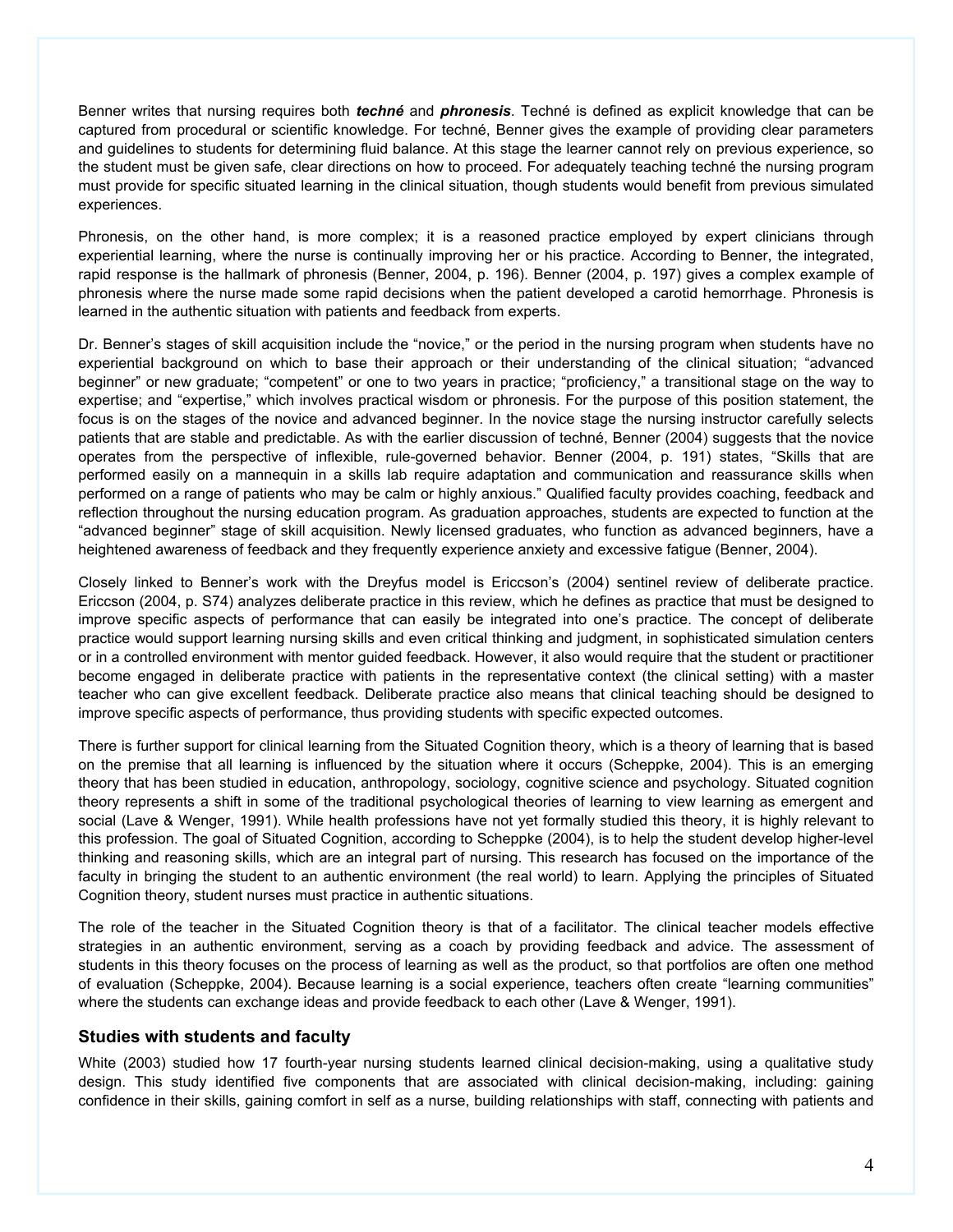understanding the clinical picture. These components require deliberate practice within the authentic environment, which is essential to teaching nursing students.

The confidence component in the clinical setting, as well as gaining comfort in one's role as a nurse, has been mentioned by other studies as being important when learning from the clinical context (Benner, 2004; Bjørk & Kirkvold, 1999; Yates, Cunningham, Moyle & Wollin, 1997). Yet, there is a paucity of studies on relating these clinical decision-making components with improved outcomes of learning in the clinical setting. Many agree that lack of confidence and anxiety can interfere with student learning in the clinical setting (Benner, 2004; Yates et al., 1997). Therefore, Yates et al. (1997), in Australia, conducted evaluation research on a peer mentorship program that was used to prepare students for learning in the clinical setting. The mentorship program consisted of five group sessions with first year students (four to seven volunteers per mentor) meeting with second year students. The mentors were identified by faculty members using set criteria and the mentors attended a six-hour orientation session to teach them about the role. Evaluation of the program was comprehensive, with pre- and post-program questionnaires, a focus group interview, review of peer mentors' journals and a statistical analysis of the differences in clinical performance (from clinical instructor ratings) between the 55 protégés and 55 randomly selected students who weren't in the program. While they found no significant differences between the mentored group and the control group related to the clinical instructor ratings, they did find from qualitative data that the protégés and mentors reported increased confidence and decreased anxiety before entering the clinical setting because of this program. The first-year students also reported that the mentorship experience helped them to understand the importance of integrating theory and practice before they began to practice with actual patients. While there were limitations of this pilot study, such as the selection effects (because the protégés were volunteers), the evidence showed benefits in increasing confidence levels and it is worthy of future investigation.

The components of building relationships with staff and connecting with patients are particularly important in light of the Institute of Medicine's Report on education in the health professions. This highly regarded Report identifies working within an interdisciplinary team and patient-centered care as two essential competencies for all members of the health care team (Greiner & Knebel, 2003). The other essential competencies identified by the IOM Report are evidence-based practice, quality improvement approaches and informatics. The Report particularly criticizes health care educators for not teaching students in health care professions how to work within interdisciplinary teams. The Report laments the fact that in many education settings the health professionals are socialized in isolation and the Report stresses the importance of cooperation and coordination in caring for patients. NCSBN has found that when newly licensed nurses did not work effectively within a health care team or did not know when and how to call a patient's physician, they were more likely to report being involved in patient errors (Smith & Crawford, 2003). This finding provides evidence that working within an interdisciplinary team is important for patient safety.

Angel, Duffey & Belyea (2000) studied critical thinking performance in nursing students, related to White's (2003) clinical decision-making component of understanding the clinical picture. In this longitudinal, quasi-experimental design with 142 junior nursing students, they used two interventions (structured versus non-structured health pattern assessment) to study learning outcomes in two areas: acquisition of knowledge and development of critical thinking skills. Their results showed that the characteristics of their learners (e.g., age or previous degree) affected which teaching strategy was more effective. Age and a previous degree did not influence changes in critical thinking or the knowledge score. However, the results did show that the younger learners tended to have better outcomes with the more structured approach, while the older learners improved more with the unstructured approach. Students without previous degrees tended, as well, to benefit more from the unstructured approach to the health assessment assignment. Most importantly, though, this study clearly provides evidence that a learner's knowledge and critical-thinking improve after a semester of faculty-supervised clinical experiences. This evidence suggests that clinical experience with actual patients improves nursing practice.

In Norway Bjørk & Kirkvold (1999) videotaped three sessions of four newly graduated nurses over a one-year period while they performed two nursing skills. This study clearly showed the importance of feedback and reflection in order for new nurses to improve their practice. By the third filming the four nurses had practiced for eight to 14 months and had accumulated about 25 experiences with both skills. While there was some improvement, there were many omissions and faults with their performances. Often the nurses were working in isolated situations so that to receive feedback and then to reflect, they'd have to seek guidance on their own. New nurses are often reluctant to seek guidance from experienced nurses, partly because of the pace in clinical nursing. Though the study focused on graduate nurses, the study supports the need for qualified faculty members to provide students with feedback so that they can reflect on their performances and ultimately improve.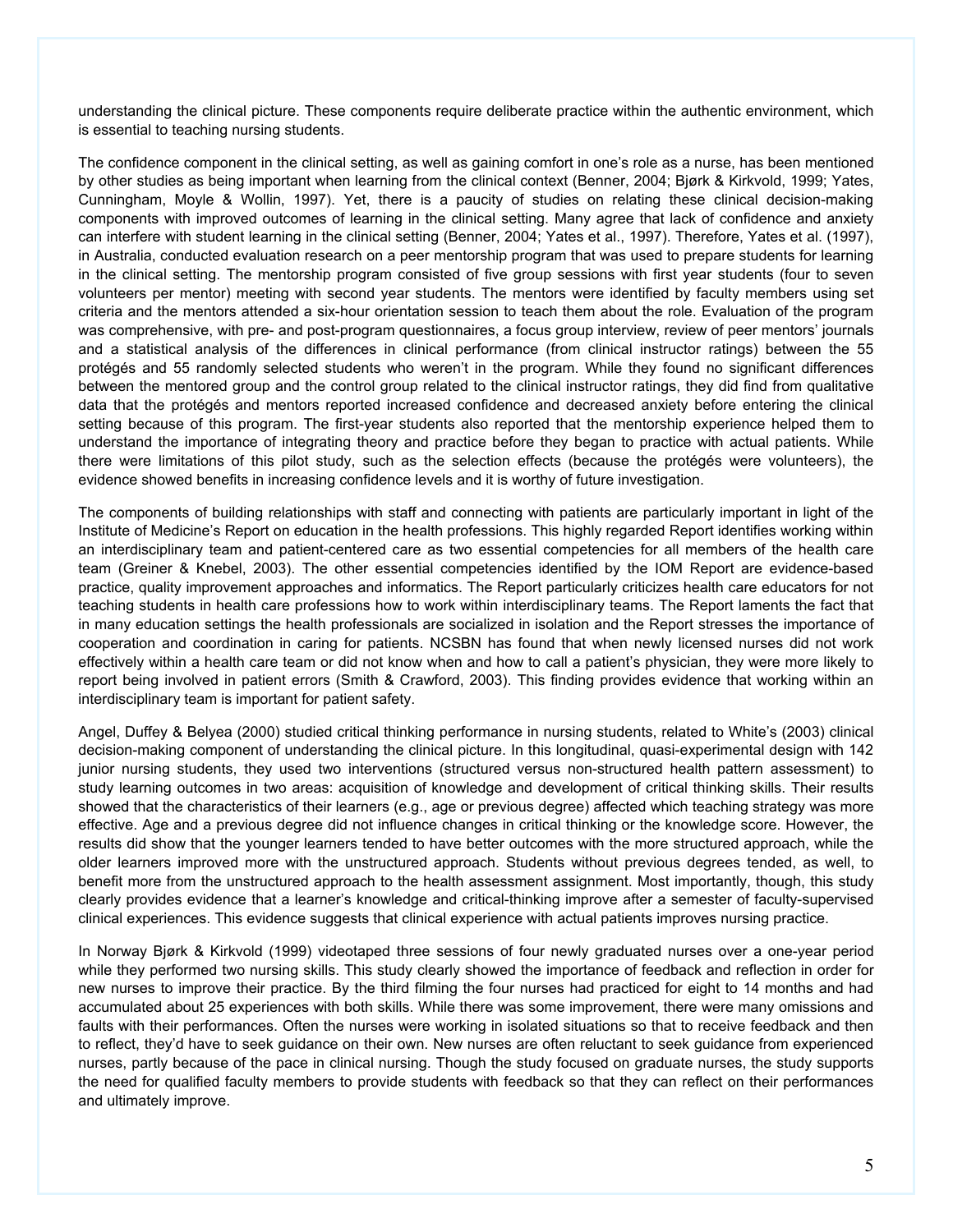Platzer, Blake & Ashford (2000) likewise studied reflective practice in two cohorts of students in England for more than two years, via a qualitative study methodology using audio-recorded interviews and categorizing the themes that emerged. Students involved in reflective practice reported significant development of their critical thinking ability, greater autonomy in decision-making and more self-confidence to question the status quo and make their own judgments. Engaging in reflective practice was instrumental in assisting them to relate their theoretical knowledge to practice. Similarly, Joubert, Viljoen, Venter, & Bester (2002) report in their study of 120 nursing students that immediate feedback can increase student application of knowledge in the clinical setting. It is clear from studies that the themes of immediate feedback and the opportunity to reflect in the context of practice are essential for the development of entry into clinical practice competencies.

# **Online and simulation teaching methods.**

A recent systematic review on simulations in medicine shows that, while research on simulations needs improvement in terms of rigor and quality, simulations in health care are educationally effective and simulation-based education complements medical education in patient care settings (Issenberg, McGaghie, Petrusa, Gordon & Scalese, 2005). In their rigorous systematic review of the literature, Issenberg et al. (2005) originally identified 670 articles, with 109 surviving after their use of four screening criteria. The following are the best available evidence, to date, on how simulations can enhance learning:

- Providing feedback (47% of articles)
- Repetitive practice (39% of articles)
- Curriculum integration (25% of articles)
- Range of difficulty level  $(14\% \text{ of articles})$
- Multiple learning strategies (10% of articles)
- Capture clinical variation (10% of articles)
- Controlled environment (9% of articles)
- Individualized learning (9% of articles)
- Defined outcomes (6% of articles)
- Simulator validity (3% of articles)

Similarly, Nehring, Ellis & Lashley (2001) describe the use of human patient-simulators in nursing education as an excellent tool to measure competency in the application of knowledge and technical skills. Debriefing, or feedback to the students, is as essential for simulation as it is for instruction in the clinical setting. Nehring et al. (2001) describe the advantages of simulation, based on the literature, as being able to:

- Visualize and observe the physiological effects on the human body;
- Observe effects of medications;
- Practice in a safe environment, seeing the consequences when wrong decisions are made;
- **Enhance prior learning;**
- Improve student confidence, decision-making and critical thinking;
- **Provide opportunities for self-study;**
- Utilize structured experiences;
- Involve undergraduate and graduate students;
- Allow for the evaluation of the students' competencies.

The disadvantages may include:

Students feel inadequate in handling critical incidents;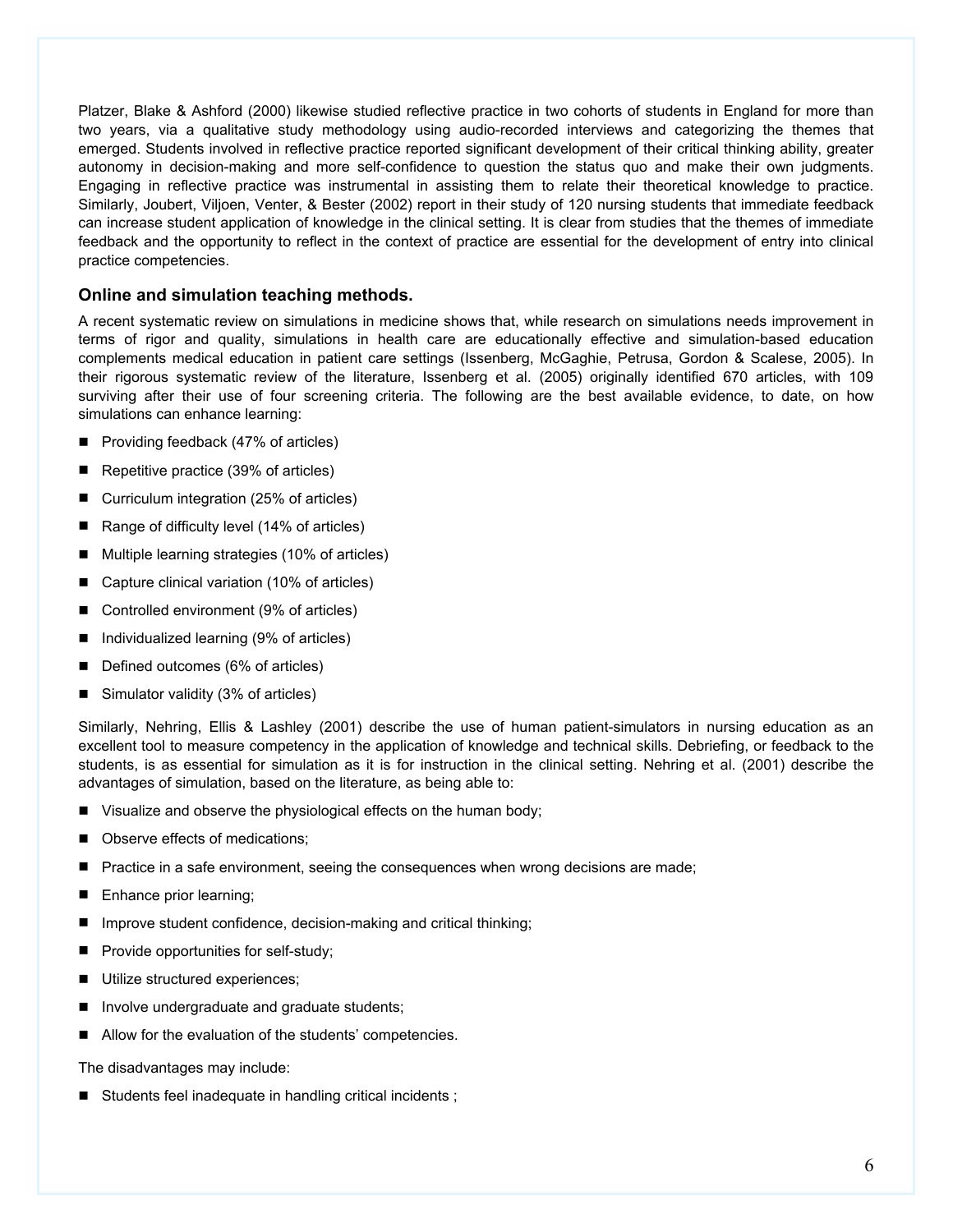- Students focus on the incident and not the total picture;
- Students sense the artificiality;
- Cost;
- Only small numbers of students can practice at once;
- **Faculty time and training.**

There is some research that has shown that clinical performance improved with students who were educated with simulators (Steadman, Oyesola, Levin, Miller & Larson, 1999). Further research is needed on simulation in nursing education and on other innovative teaching strategies.

Greenhalgh (2001) conducted a systematic review of computer-assisted learning with medical students. The author identified 200 potentially relevant studies from the databases and terms he used, though only 12 met his criteria of being prospective, randomized studies of medical students, with objective, predefined criteria. He found that the results with using online education were mixed, but generally positive. Greenhalgh (2001) concluded that computer-assisted teaching should be employed by senior (not junior) faculty members, because it needs to be conceptually integrated with other forms of learning. Yet, younger faculty members are often more computer savvy than older, more experienced faculty. Therefore, currently these inexperienced faculty members are frequently the ones in an institution who teach computerassisted learning. A barrier that was identified was the ability to engage learners with this methodology. It was strongly recommended that this method of teaching be used with other traditional methods of teaching, and not by itself.

# **Other Evidence**

The PR&E Committee worked with the NCSBN Director of Research to construct an online survey that was sent to all 60 boards of nursing and the LPN and RN nursing educational organizations: American Association of Colleges of Nursing (AACN), Commission on Collegiate Nursing Education (CCNE), National League for Nursing (NLN), National League for Nursing Accrediting Commission (NLNAC), National Organization of Associate Degree Nurses (N-OADN), National Association of Practical Nurse Education & Service (NAPNES) and National Federation of Licensed Practical Nurses (NFLPN). This electronic survey was sent out January 26, 2005. A total of 36 boards of nursing replied to the survey, though not all of the boards replied to every question. A majority of the boards of nursing replying to the survey defined clinical experiences as "hands-on" nursing experiences. The boards tended to require higher faculty qualifications for classroom teaching than for simulation or clinical teaching. While many boards say that "supervised" clinical experience is defined as a clinical instructor being physically present, a majority of the boards that responded do not define that term. Of the 31 boards that answered the question asking whether students should practice on actual patients, 28 said yes, while three said no. The boards responded that nursing is a practice discipline in which safety is involved, and that students cannot learn critical thinking without practicing with actual patients. Similarly, when asked whether students can achieve their objectives in a nursing program without supervised clinical experiences, 27 said no and four said yes. A large majority of the boards of nursing favored clinical experiences in prelicensure programs to be across the lifespan. Of the 31 boards answering this question, 27 thought the experiences should be across the lifespan, while 4 said that wasn't important. Therefore, it is clear that a large majority of the respondents think that direct care of patients across the lifespan is essential in a nursing program.

Yet, there is variability on how structured the boards of nursing should be in requiring clinical experiences with actual patients. Of the 28 answering the question on whether predetermined hours should be required, the results were more variable. While 17 said yes, 11 said no. The nursing boards, by a large majority (19 of the 30 comments), replied that the measure they use to demonstrate clinical competency of new graduates is graduation from an approved nursing program. In other words, the boards of nursing say that their approving a nursing program means presuming that when students graduate they will be clinically competent.

When asked about the future of education, the boards' responses addressed two major issues: increasing use of technology for teaching clinical experiences and making the most of clinical sites and learning centers. The boards of nursing predicted that there would be more clinical education using simulation, clinical laboratories and online learning. Because of the shrinking number of clinical sites that are available, the boards anticipated that there would be enhanced and smarter use of clinical sites by the nursing programs, as well as sharing of sophisticated simulation centers. One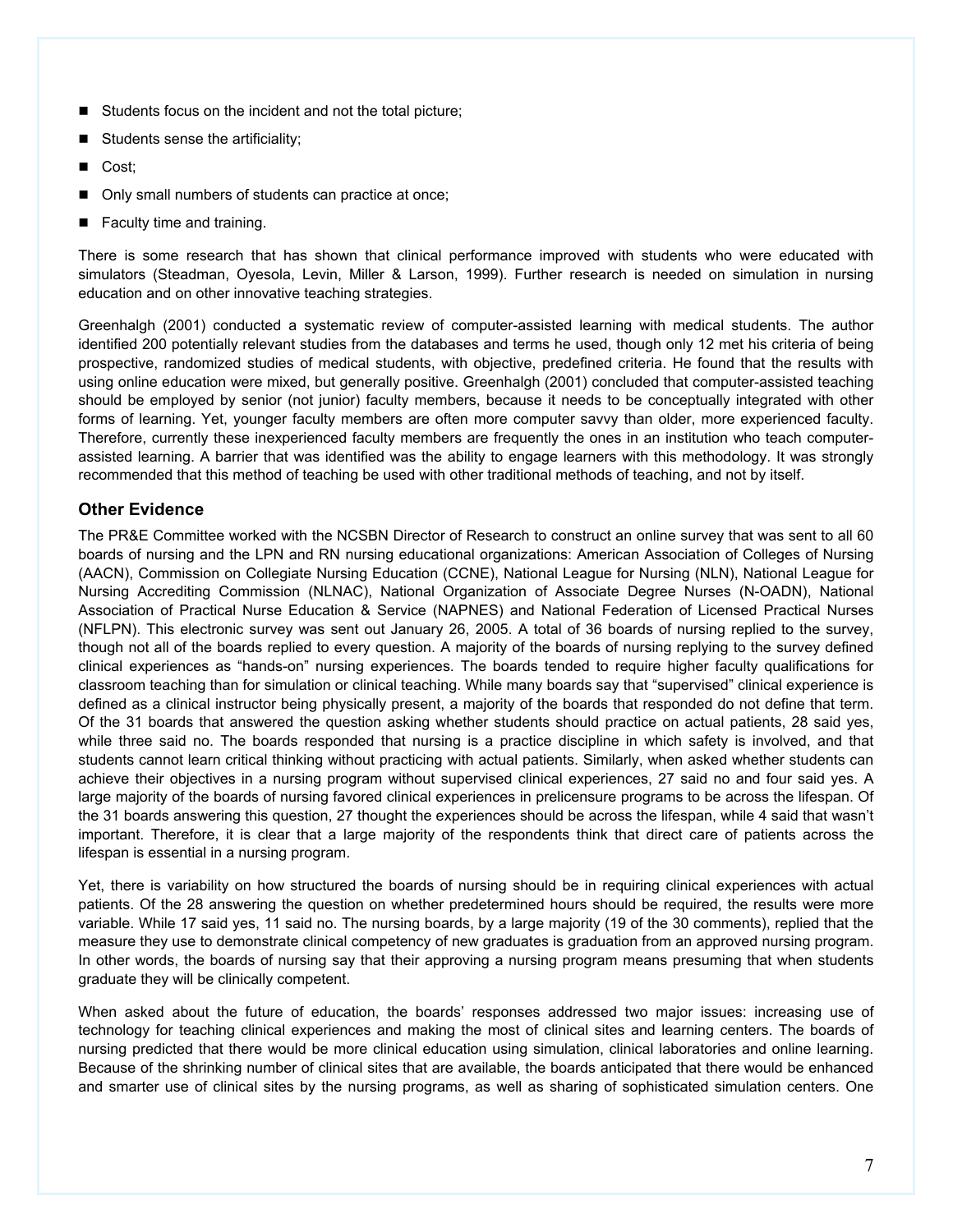board stated, that the nursing programs and boards of nursing " will need to focus on the quality and not the number of hours."

Some of the boards predicted an increase in the use of preceptors, along with partnership agreements between practice and education so that more clinical agency nurses would assist in the education of students. One board stated that this would require competency updates on faculty members. Yet, an increased use of preceptors clearly concerned some boards. One board stated, "I don't think this speaks well for the profession, to be predominantly apprentice learning rather than being exposed to research-based clinical education." Other boards predicted the future would bring more postgraduate internship or residency programs for newly graduated nurses.

The nursing education organizations did not all respond (two out of five responded) to the electronic questionnaire; those that did respond did so mainly with comments. One nursing education organization commented that the clinical nursing literature focuses on competent performance and student-centered learning in nursing programs, moving away from rigid parameters. Another organization stated " it is our responsibility to offer educational opportunities for our members that encourage innovative teaching strategies, including exploration of clinical settings and experiences." None of the nursing educational organizations responded to the question about whether nursing programs should have clinical experiences where students work with actual patients. When commenting about the future of nursing clinical education, one organization responded that their members have difficulty finding acute care settings for pediatrics, obstetrics and psychiatry, and the programs are exploring alternative experiences. The organizations lamented the decreased availability of clinical sites for nursing programs and one organization worried that the nursing shortage would mean less acceptable staffing on units, thus not providing students with optimal clinical experiences. Another organization predicted that there would be alternative approaches to teaching clinical application to nursing students because of the nursing faculty shortage, including an increased use of part-time faculty members and more simulated experiences.

The American Organization of Nurse Executives (AONE) disseminated the following position statement, regarding supervised clinical experiences in nursing programs, in September 2004:

## **Position Statement: Prelicensure Supervised Clinical Instruction**

*AONE firmly believes that solutions to the nursing shortage require innovation and creative approaches to education, practice and the delivery of systems of care. We strongly support efforts to address the shortage that align with the guiding principles that have been developed by the AONE Board to describe the future work of the nurse. Such initiatives are critical to our ability to secure a competent, professional workforce that can deliver safe, quality care to populations in our communities.* 

*AONE also believes that the education programs for the nurses of the future will require a balance of didactic content and supervised clinical instruction. Although innovative approaches may be developed, it is the position of AONE that all prelicensure nursing education programs must contain structured and supervised clinical instruction and that the clinical instruction must be provided by appropriately prepared registered nurses.*

## **Simulation experience**

Dr. William McGaghie, Professor at the Northwestern University Feinberg School of Medicine and a renowned expert on simulation, consulted with the PR&E Committee about simulation and Committee members participated in a simulation session at Northwestern's Patient Simulator Center. The group learned that simulation is a complement to clinical experience, and it's valuable because it incorporates deliberate practice, as discussed by Ericcson (2004). Simulation provides self-paced education with outcomes that are safe for everyone. Educators do not need the most expensive simulation devices in order to teach clinical practices. Sometimes very simple devices can be quite valuable. When used correctly, the students can learn how to improve their practice. While simulation technology works well and helps a great deal with clinical practice, Dr. McGaghie stressed that simulation is not a substitute for, but a complement to, supervised clinical practice. When students experience good simulation before their clinical experiences, they develop a sense of self-confidence, which was identified in the literature review as being important. This is a methodology that not only teaches excellent individual performance, but it enhances team performances. Working in a team was discussed in the literature review as being essential for nurses. Feedback is the key to both in simulation and in supervised clinical experiences.

It was clear that the faculty teaching simulation must be trained in this methodology in order to engage the students and to give excellent feedback. The cost of simulation not only means the initial investment, but there is ongoing maintenance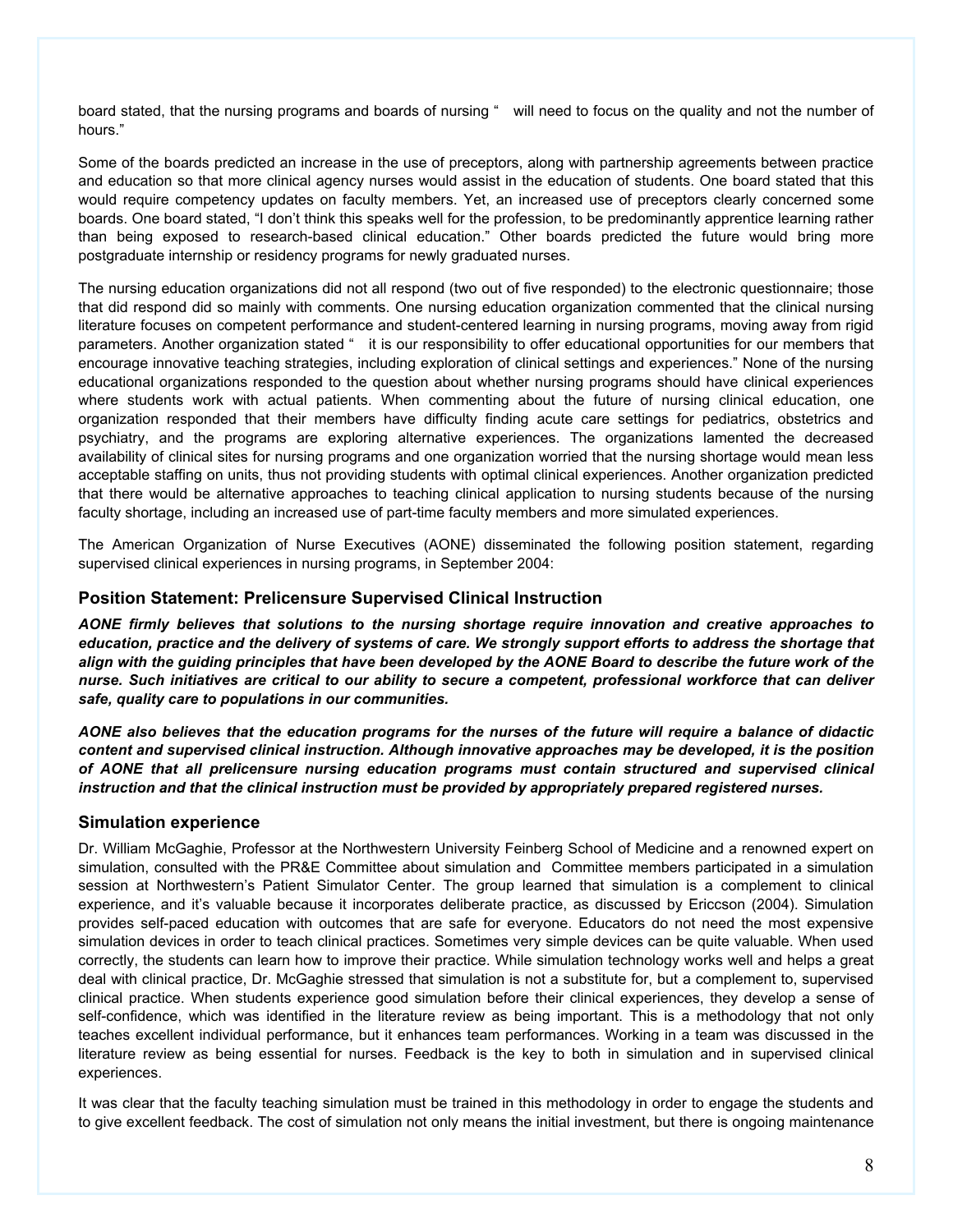and training. High fidelity simulation centers (providing authentic situations) are not universally affordable. It was estimated that Northwestern University Medical School spends about \$1,000 per each hour of simulation education. Therefore, nursing programs might choose to collaborate with other health care educators in order to maintain a sophisticated simulation center or choose to purchase less sophisticated equipment.

# **Conclusion**

Because the mission of the boards of nursing is to protect the public, the boards asked for guidance with evaluating prelicensure nursing programs that do not provide experiences with actual patients. Therefore, the NCSBN Practice, Regulation and Education Committee, using various methodologies, studied clinical education. Premises were identified and terms were defined. The theoretical literature supported situated learning and practicing deliberately in the authentic situation, along with the need for specific educational goals. The nursing literature particularly addressed the importance of feedback and reflection in learning to think critically and to assist with improving students' confidence levels. Building interdisciplinary relationships was identified as important for nurses, and this competency is learned best contextually. The online and simulation literature supported the complementary use of these methodologies for teaching prelicensure nursing students, though they cannot take the place of actual patient care. The survey results showed that boards of nursing strongly support clinical experiences with actual patients across the lifespan, but they are more divided as to requiring specific hours. The nursing education organizations did not address the question of whether it is essential for prelicensure nursing students to practice with actual patients, though their comments were similar to those from the boards of nursing when asked about the future of clinical education in nursing. One nursing organization (AONE) took the position that nursing programs should provide structured, supervised clinical instruction. Meetings with renowned simulation experts stressed that deliberate, controlled practice with simulators is an important asset for clinical learning, but that it cannot take the place of learning in the authentic setting.

# **Recommendations**

It is the position of NCSBN that:

- **Prelicensure nursing educational experiences should be across the lifespan.**
- **Prelicensure nursing education programs shall include clinical experiences with actual patients; they might also** include innovative teaching strategies that complement clinical experiences for entry into practice competency.
- Prelicensure clinical education should be supervised by qualified faculty who provide feedback and facilitate reflection.
- **Faculty members retain the responsibility to demonstrate that programs have clinical experiences with actual patients** that are sufficient to meet program outcomes.
- Additional research needs to be conducted on prelicensure nursing education and the development of clinical competency.

## **References**

- Angel, B. F., Duffey, M. & Belyea, M. (2000). An evidence-based project for evaluating strategies to improve knowledge acquisition and critical-thinking performance in nursing students. *Journal of Nursing Education, 39*, 219- 228.
- Benner, P. (2004). Using the Dreyfus model of skill acquisition to describe and interpret skill acquisition and clinical judgment in nursing practice and education. *Bulletin of Science, Technology & Society, 24*, 188-199.
- Bjørk, I. T. & Kirkevold, M. (1999). Issues in nurses' practical skill development in the clinical setting. *Journal of nursing care quality*, *14*, 72-84.
- CCNE. (2003). Standards of accreditation of baccalaureate and graduate nursing programs. Retrieved March 5, 2005 from: http://www.aacn.nche.edu/Accreditation/NEW\_STANDARDS.htm
- Ericcson, K.A. (2004). Deliberate practice and the acquisition and maintenance of expert performance in medicine and related domains. *Academic Medicine*, *79*, S70-S81.
- Greenhalgh, T. (2001). Computer assisted learning in undergraduate medical education. [Electronic version]. *British Medical Journal*, *322*, 40-44.